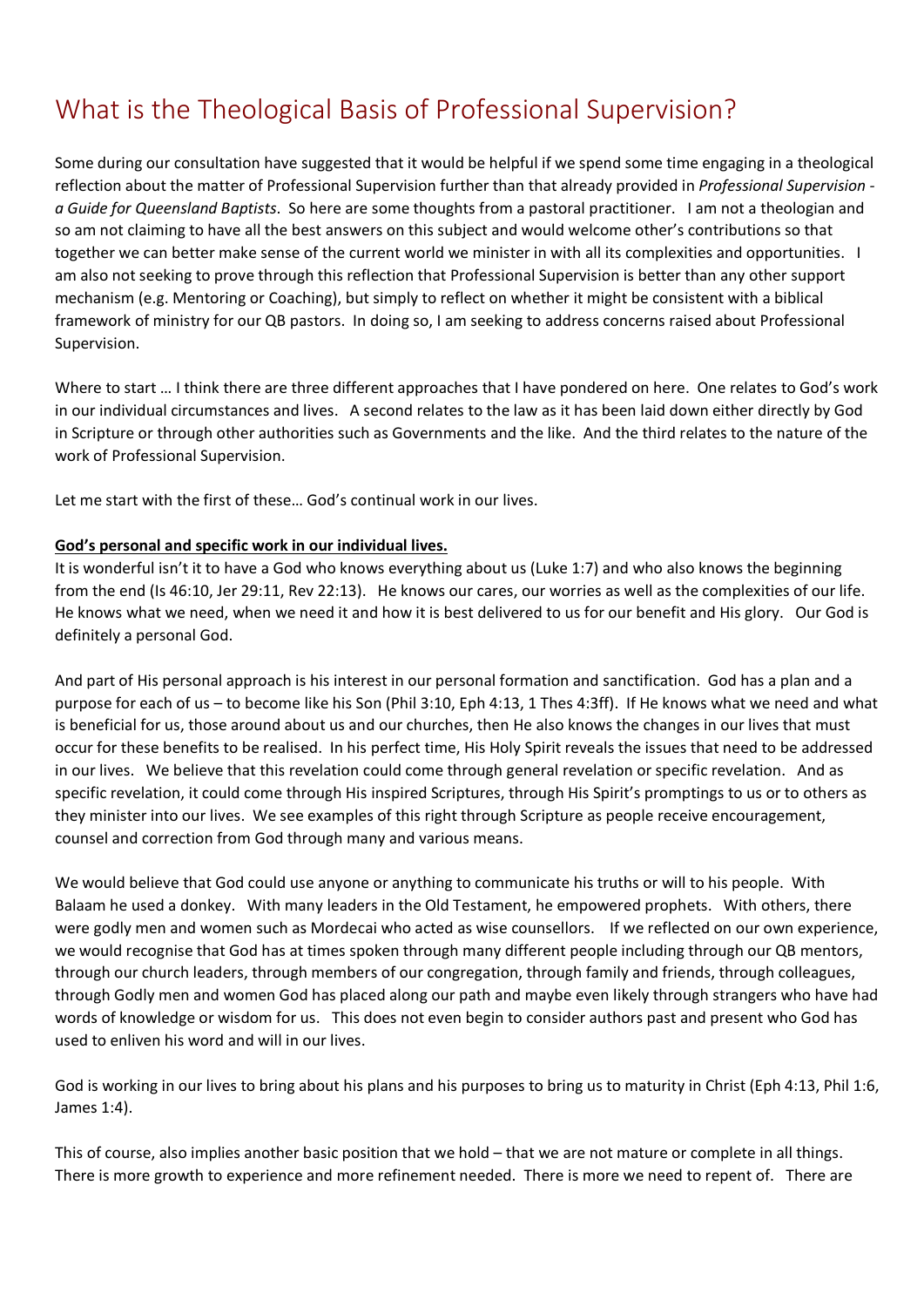more insecurities, dysfunctions, areas of pride or independence that need to be dealt with. We are in the process of being sanctified, but we are not there yet (Phil 1:6, 1 Thes 5:23-24). Yet, Paul would encourage us to keep aiming for perfection (Rom 12:2, 2 Cor 13:11).

What does this mean then for us? If we are still broken and in need of God's transforming power, the question that remains for us is whether we are willing for God to address the things in our lives that are holding us back, hindering our ministry or creating a blockage in our relationship with God. This often comes down to the issue of pride that holds us back from humbly submitting ourselves to the refiner's work (James 4:6). Sometimes it's an issue of pride regarding who we believe God could or should use in this work (1 Pet 5:5-6). Could He use an unlikely person like Cornelius to help to teach us an important lesson like what Peter learnt in Acts 10? Could He use a donkey to protect us from disobedience like Balaam was about to choose to do (Num 22)? Could He use a Professional Supervisor to encourage, challenge or inspire us? I believe that the answer should be – Yes. If we are focussed on obedience and submission to God, we should humbly be willing to allow God to do His work in His way in His time with no limits or boundaries put before Him.

Some have questioned whether we as pastors should allow a Professional Supervisor to be in a position to "influence" us. I believe strongly that Professional Supervision is just one space where we can be open to allowing God to bring transformation into our lives. Obviously, wisdom demands that we need to test all things we believe that God might be speaking to us, but humility means we need to be open to hear and receive them in the first place.

### **The place of government and their associated law in our lives today.**

As we approach this topic, we start with the premise from our understanding of the gospel that we are not saved by keeping the law, but are saved by grace (Rom 3:24, 11:6, Eph2:5-8, Tit 3:7). None of us can keep the law perfectly and so we are not able to use that as a means of salvation. Faith in Jesus Christ is the only way to be saved (Gal 2:15-16, Rom 3:24, Heb 11:6).

So what should our attitude to commands and laws be? Should we ignore the law because we are saved purely by faith? Paul would say no definitely not (Rom 3:31, 6:15-18). Paul actually would maintain we should obey those who have authority over us and he gives many examples of this. Children should obey parents (Eph 6:1). Slaves (employees) should obey their masters (employers) (Eph 6:5). We are called to obey our leaders (Heb 13:17) as well as those in authority over us which includes secular governments (Rom 13:1-5, 1 Pet 2:13f). Jesus even submitted to human authorities as shown in his willingness to pay the temple tax (Matt 17:24f) and his teaching on paying taxes to Caesar (Matt 22:17f). And it goes without saying that we are called to obey God's commands as given in his Word (1 John 2:5, 3:22, 24, 5:3).

Logically this raises many questions, one of which is about which commands or laws take precedence if by chance some are contradictory. We could all after all point to laws which conflict with what we might identify as God's immutable commands or standards.

Before answering this question, it may be worth a quick reflection on why God gave the law. And I would propose that the basis for God's law is rooted in who God is (His nature and character) and how he desires that we relate to Him as God and others around us in the light of who He is. That is why law in our Jewish and Christian heritages always centres on relationships.

Before the fall, people lived in a perfect relationship with God – they knew who He was, and they lived out their lives in perfect relationship to Him as their maker and their God. We know that after the fall, people went their own way and did their own thing. They knew of God and his standards (Gen 4:6-7) but they chose to do evil instead (Gen 6:5) and the relationship with God and those around about them suffered.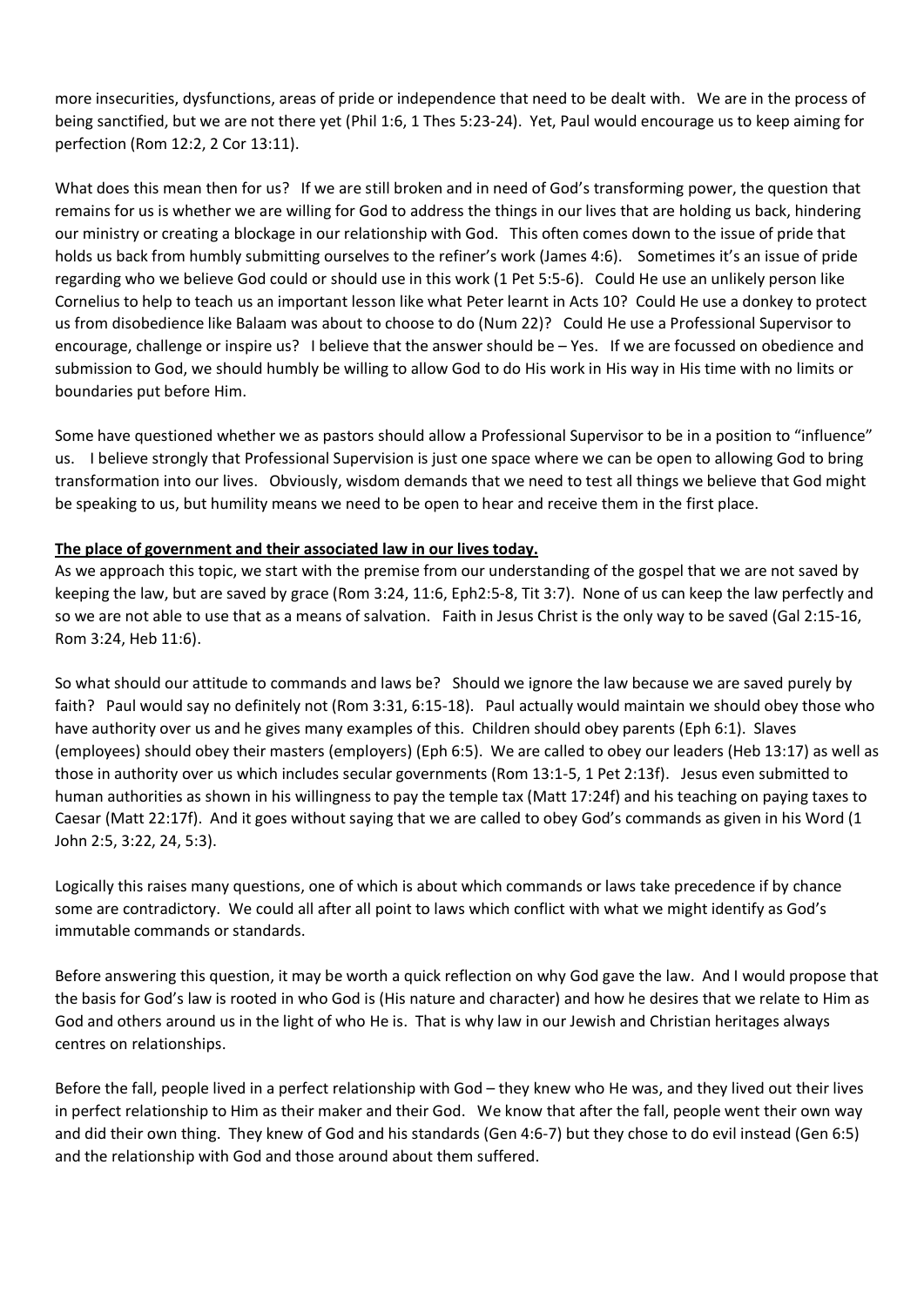God sought to re-establish these relationships through establishing covenants, and eventually established the law (the Torah). Why was it given? Not as means of salvation, because no one could keep the law perfectly. But Paul holds that the law was given so that we could be conscious of our sin (Rom 3:19-20) and aware of how far from God's standard we are. Living after the Cross, a knowledge of this should naturally lead us to repentance and to the gospel of Jesus' death and resurrection as the only hope for us.

The law was therefore offered up as a reminder, but in that, there was still an expectation of compliance – that the people would obey, because this was God's desire and his standard. As a reflection of His character and nature, He desired us to model our lives on Him. A great example is the regular commands to care for the vulnerable in our society – like the widows, orphans and aliens (Ex 22:22, Deut 10:18, 14:29, 24:17-21, 26:12, etc.). These commands reflect God's heart and concern for all, especially the weak and vulnerable. They reflect Godly principles and characteristics of love, care and justice. They are Godly laws because they reflect who God is. The commands were given not to make people's lives hard or difficult. They were given because people (in general) were not caring for the vulnerable naturally or normally and so they had to be reminded of this imperative again and again and again.

Before we move on, we should of course reference the two great commandments which Jesus said sum up God's absolute standard and the sum of his total legal statute. Jesus pointed to this in Matt 22:37-40 where he said that love for God and love for your neighbour are the bedrock of all other commands. We would recognise that we have failed miserably to keep both commands, and so again, we should be prompted to look to Jesus for our solution.

### **Godly Laws vs Ungodly Laws**

The example of the widows, orphans and aliens above raises for me the concept of "*Godly Laws*" which presumably also assumes you can have "*Ungodly Laws*". I would suggest that Good laws or *Godly laws* are those which reinforce, encourage or enact behaviour that supports Godly principles or characteristics. We could think about any number of principles or characteristics like peace, justice, truth, love, compassion, order or creativity that may form a "Godly" basis for modern laws.

To take a modern day example, the Workplace Health and Safety Laws I would argue are based on Godly principles. We may not like all the regulatory aspects of them or the detail of the records we must keep complying with them, but if you distil these laws down to their essence, why are they there? I would argue that the motive of the legislatures who designed them was not to make our lives more difficult as employers, though there would obviously be an acknowledgement that this would be a result. I believe that the real motive for their existence is in the deep desire to protect and care for employees (physically, emotionally and psychologically). We of course could argue whether the measures put in place achieve this goal or whether they are the best way to achieve this goal. But I don't think we could argue about the underlying motive for caring for others. Most workplaces in Australia, do not have slaves, but we have employees, who in the past have been and often sadly in the present still are being exploited, abused and left weak and vulnerable. Because our forebears and many of our contemporaries did not act in accordance with God's revealed character and nature and seek to protect the vulnerable, our Governments have sought to introduce laws to reduce the risk of abuse.

Since these laws reflect God's heart and God's concern, we could ask the question "Are they Good?" I suspect some would still answer – No, I don't like the work they create for me – which sounds like a bit of a self-centred response. So maybe the better question would be "Are they Godly?" Do they seek to uphold and share a common desire to bring about God's desires as we see them articulated in Scripture? I would suggest that they do and so as Christians seeking to bring about God's kingdom on this earth as it is in heaven, I would suggest that we should support such legislation.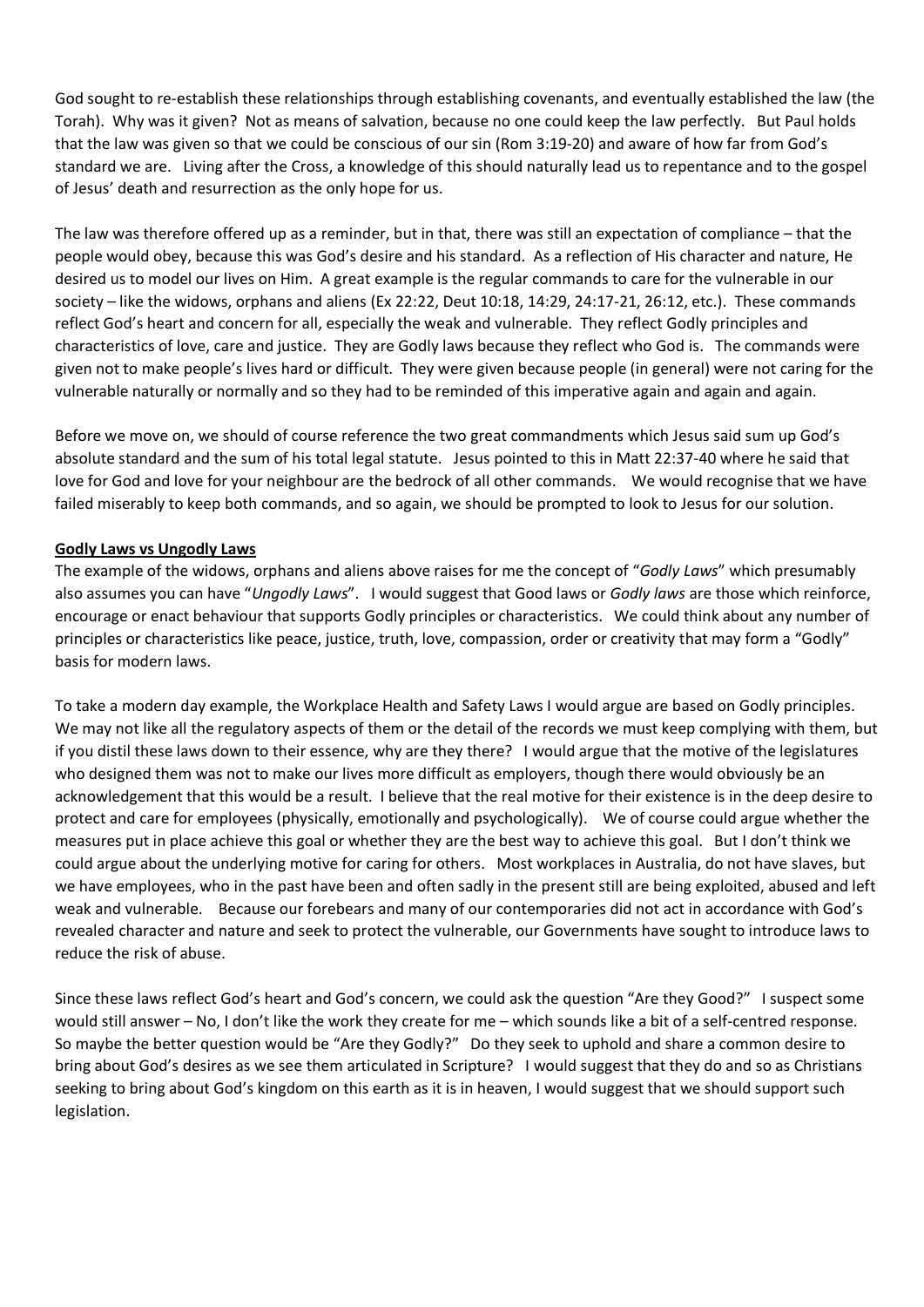I could apply similar arguments to Child Safety Legislation that has emerged over the last couple of decades. These are Godly also because of the ends they are seeking to bring about. We might not like the minutia of these laws and how they are applied, but we surely would not prefer the alternatives they seek to prevent.

It is important to note here that no laws can bring perfect results and so no law is perfectly effective. Our government laws are not perfect in this regard. I would suggest the laws as laid down in the Torah are not perfect in this regard either which is why the Religious leaders in Jesus' day were able to identify all manner of loop holes and ways to bypass the requirements of the law. I would think that seeking to close loopholes it is a never-ending frustration to law makers past and present and is the reason why Legal statues, Acts, Regulations and Codes of Practice never get smaller or simpler, they only get larger and more complex. Laws are a poor substitute to a perfect heart of obedience.

And here is where it would be lovely to be able to return to the two great commandments and just trust everyone to live these out perfectly. If only we all perfectly obeyed these fundamental principles, we would not have a need for a police force, military or a legal system.

So what about *ungodly laws*? How do we handle these? We see examples of such laws in Scripture with Daniel who refused to stop praying to God (Dan 6). Another was with Shadrach, Meshach and Abednego who refused to bow down and worship an idol (Dan 3). And a third was the pronouncement of death to the Jews which led Esther to approach Xerxes. The apostles faced ungodly commands also when they were told by the Jewish authorities to stop teaching about Jesus (Acts 5). None of these edicts were based on Godly principles and we see different responses in each. Daniel did not make a song and dance about his disobedience but continued his practice of devotion privately much like the underground church in China today. Shadrach, Meshach and Abednego were forced to make a public stand about something they disagreed with, and they faced paying the ultimate price for their faithfulness. In the case of Esther, the Jews as a people turned to prayer and fasting (Esther 4:16) and Esther privately presented her case to the king. For the apostles, they chose to obey God rather than men (Acts 5:29f) and again suffered persecution as a result.

We need to obviously be careful about what we label as "*Ungodly laws*" since it is all too easy to throw the baby out with the bath water here. The recent Covid restrictions around limiting meetings are a classic example. Some have suggested that these were Ungodly as they hindered our ability to meet (Heb 10:25) or worship. And some locally and overseas even espoused open defiance of the regulations imposed. But I would suggest that the motive for these restrictions was seeking to ensure the safety of the public. It was a good motive and not an attack on religion that led to these requirements. I was encouraged to see churches in Australia being creative in how we could continue to meet virtually and continuing to facilitate worship despite the restrictions imposed across all of society. We know that the size of the gathering is not the limiting factor for God's spirit to move (Matt 18:20), it is the attitude of our heart. And we also saw God do amazing things in these times of lockdown – things we could never have imagined possible.

It would be clearly a wrong position to take for us to automatically label all secular (local, state or federal) laws as ungodly. Jesus' instructions were clear that we were to "give to Caesar what is Caesars (Matt 22:21). Paul taught that we needed to obey Civil authorities (Rom 13:1-5, 1 Pet 2:13f). I think that we need to do our homework thoroughly and transparently to assess whether individual laws, regulations, standards and policies line up with godly principles. And if they do not, then we must consider what our God honouring response to these should be.

### **The Concern about submission to secular influences.**

In some discussions about Professional Supervision, the concern has been raised about whether we will be opening ourselves up to secular influences. While I don't want to present any significant theological reflection here apart from what we have already covered, I think some clarification may be helpful.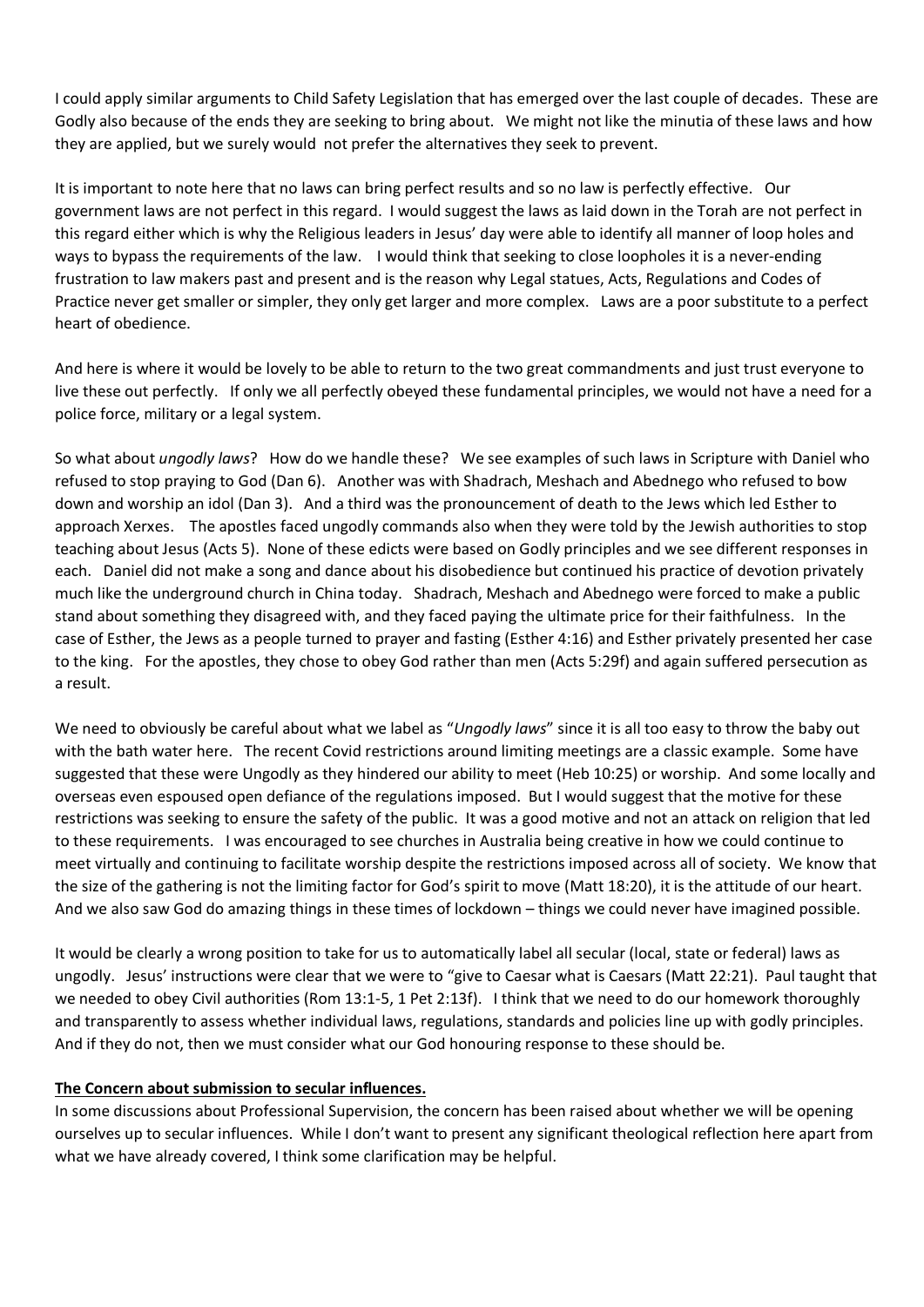We have already discussed that God does expect us to submit to Secular authorities. When Scripture calls on us to submit and obey parents, masters, leaders, governments, it does not provide qualifiers depending on whether they are believers or not. The call is to obey those in authority, even if they are secular. And so, there is presumably some good that comes from this.

Having said that, our expressed intention from the beginning is that the Professional Supervisors who will be working with our pastors will be committed and mature believers. We have clearly specified that any Professional Supervisor working with our Pastors must be trained and qualified as Professional Supervisors and that they should be familiar with the ministry context of Baptist Pastors.

While not explicitly stated, we will be encouraging our pastors to look for people who are mature in their faith, experienced in ministry, committed to a local church, committed to their faith, Godly and wise to fill these roles. To be even qualified to train as a Professional Supervision (Pastoral) through St Mark's College, you need to be able to demonstrate you are actively ministering and able to use the learned skills in a Pastoral context.

Our ideal will be to see experienced and respected Baptist pastors being trained as Professional Supervisors. This is occurring and we currently have sufficient Baptist Pastors already trained to meet our expected needs. Our hope is that in the future, more pastors will receive training to increase the pool and the choice of Professional Supervisors on offer.

There may be unique situations where a Pastor will seek a Professional Supervisor who is not a believer because of unique skills or experience of that supervisor. In this instance, approval will need to be sought and we will need to be convinced that they meet the requirements set down by Ministerial Services before approval is given.

### **Application to the Nature and Work of Professional Supervision**

This of course leads us to the subject at hand – the recommendation of Professional Supervision for our Pastors (Recommendation 16.45 of the *Royal Commission into Institutional Responses to Child Sexual Abuse*). Is it Good? Is it Godly?

When you read the Royal Commission reports in relation to Professional Supervision, it's motivation for making this recommendation is to increase the level of accountability Ministers have for their ministry. The reason why this is seen as important is the need to provide better protection for children and other vulnerable people under our control or influence. The Child Safe Standard 5 on which Recommendation 16.45 forms a part is all about human resource management. It is ensuring that people are suitable and supported. The independence of the Professional Supervisor is key in this as it brings a level of objectivity and lessens the risk of collusion or covering up unacceptable behaviour (whether it be physical, emotional, psychological or spiritual). In explaining why this standard has been implemented, the Commissioners refer to a Case Study undertaken on the Institutional Review of the Anglican Church in which Bishop Tim Harris stated that the Diocese of Adelaide was working to:

bring that culture of accepting some supervision and accountability and transparency to those who have been trained in earlier times, and in some cases developing wider levels of peer accountability or, in some cases, reporting and debriefing on the practice in a more intentional way<sup>[1](#page-4-0)</sup>

Referring to other case studies and consultations where lack of accountability, transparency and supervision have directly led to the abuse of minors, the commission is clear that this recommendation and others similar to it (e.g. Recommendations 10.6, 12.19, 16.5, 16.25, 16.46) are being put in place because historically, there has not been sufficient transparency and accountability to protect children. It would be naïve for us to assume that children were the only ones who have been put at risk by a lack of accountability in the past.

<span id="page-4-0"></span><sup>&</sup>lt;sup>1</sup> Bishop Tim Harris, quoted in Final Report, Making Institutions Child Safe, Vol 6, Royal Commission into Institutional Responses to Child Sexual Abuse, 2017, p. 180.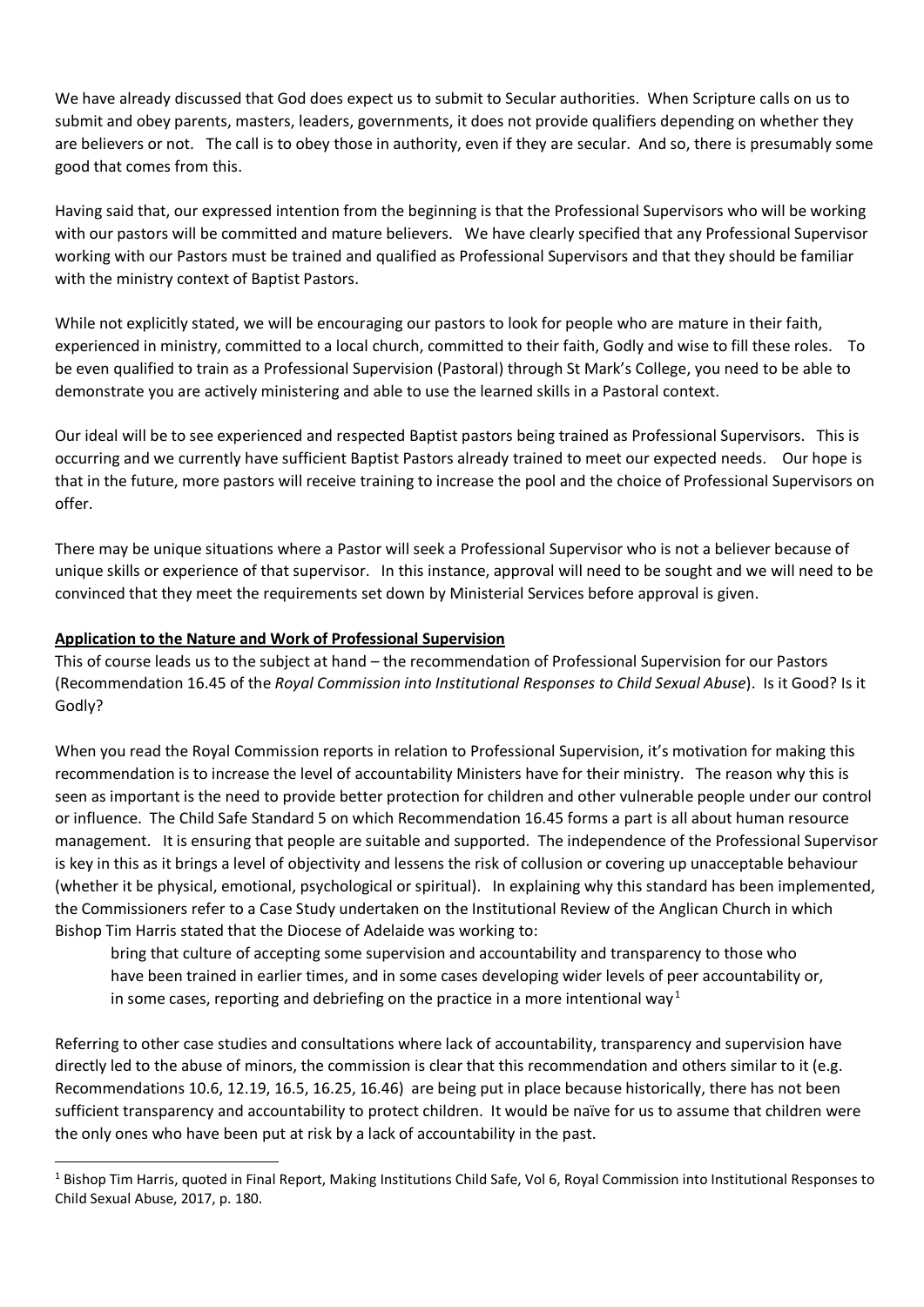We have already said that protection of the vulnerable is a godly motivation. But are accountability, transparency and supervision of ministry practice and behaviour based on Godly principles? I would say yes.

**Accountability :** In terms of accountability, we are obviously accountable to God or Christ for the work we do as his under shepherd. And we will give an account for our work in this respect as an individual (Rom 14:10-12) and as leader (Heb 13:17). Hebrews 13:17 also indicates that we must submit to and obey our leaders set over us and so Paul gave an account to the Jerusalem council about his ministry and theology to gain their ongoing endorsement of his ministry (Acts 15). Although it was the Antioch church that commissioned Paul and Barnabas to ministry (Acts 13:3), it was the council of apostles and elders based in Jerusalem under the leadership of Peter and James who oversaw (at least to some extent) the orthopraxy and orthodoxy of the early churches. In some ways, they reflect the role QB takes on in our association of churches.

In addition to being accountable to our leaders we also have a mutual accountability to each other. When God asked Cain where his brother was, the implication was that there was a mutuality of care for each other (Gen 4:4). This is apparent in Pauls teaching also where we are instructed to instruct each other (Rom 15:14) and admonish each other (Col 3:12-17). This is clearly evident in Paul's confrontation of Peter in Antioch (Gal 2:11f) where Paul was a ministry peer, not one with any official authority over Peter. Our model of Congregational governance is firmly rooted in the premise that congregations are accountable to their leaders, but our leaders are also accountable to their congregations because of our belief in the priesthood of all believers and the ability of all our members to discern God's voice and interpret his Scriptures for themselves.

As pastors, there are obviously many reasons we would offer ourselves up to be accountable to others. Some have to do with maintaining correct doctrine and teaching so that we will not lead others astray from God's truth (1 Tim 1:3, 4:16, Titus 2). Others have to do with not causing others to stumble or fall (Rom 14:13, 1 Cor 8:9, 10:32, 2 Cor 6:3). Others have to do maintaining a good witness for Christ in the eyes of others (1 Thes 2:10). Accountability in these contexts is for the sake of those we minister to. Of course, there are other facets that focus the benefits for each of us personally such as how we will be judged by Jesus at the end of time (1 Pet 4:5). But "for the benefit of other's" seems to be a significant motivation for us seeking to be accountable.

Seeking to live to a high standard is clearly a godly principle. Being accountable to this end is also a godly and good principle and the scope of who we are to be accountable to is broad. It might be noted that accountability is always best offered by us individually rather than demanded of us by others.

**Transparency :** Transparency is also a biblical concept. We would link transparency to openness or honesty. The Bible condemns those who hide their sins and guilt (Prov 28:13). But by contrast, when we confess our sins, we receive forgiveness and cleansing (1 John 1:9). James would even suggest confession to each other is a necessary part of our health and healing (James 5:16). We know that we can sin in secret and that in every list of sins in Scripture includes those that are visible and those that are not (e.g. Gal 5:19f, Col 3:5-8, Rom 1:1:29f). But Paul reminds us that as followers of Jesus, we have been taken out of darkness and are brought into the light (Eph 5:8-14). We are to walk in the light where all evil is exposed for what it is.

But transparency is not just a moral thing. We should be transparent about our weaknesses and struggles. David models this in the Psalms for us as he wrestles with his weaknesses. Paul lists his life struggles (2 Cor 11:23-29), not to boast about them, but to recognise that he has weaknesses in and through which God can work (2 Cor 11:30, 12:10). Together we are to be transparent and be willing to bear one another's burdens (Gal 6:2) but also share one another's joys (Rom 12:15). Transparency is a good thing.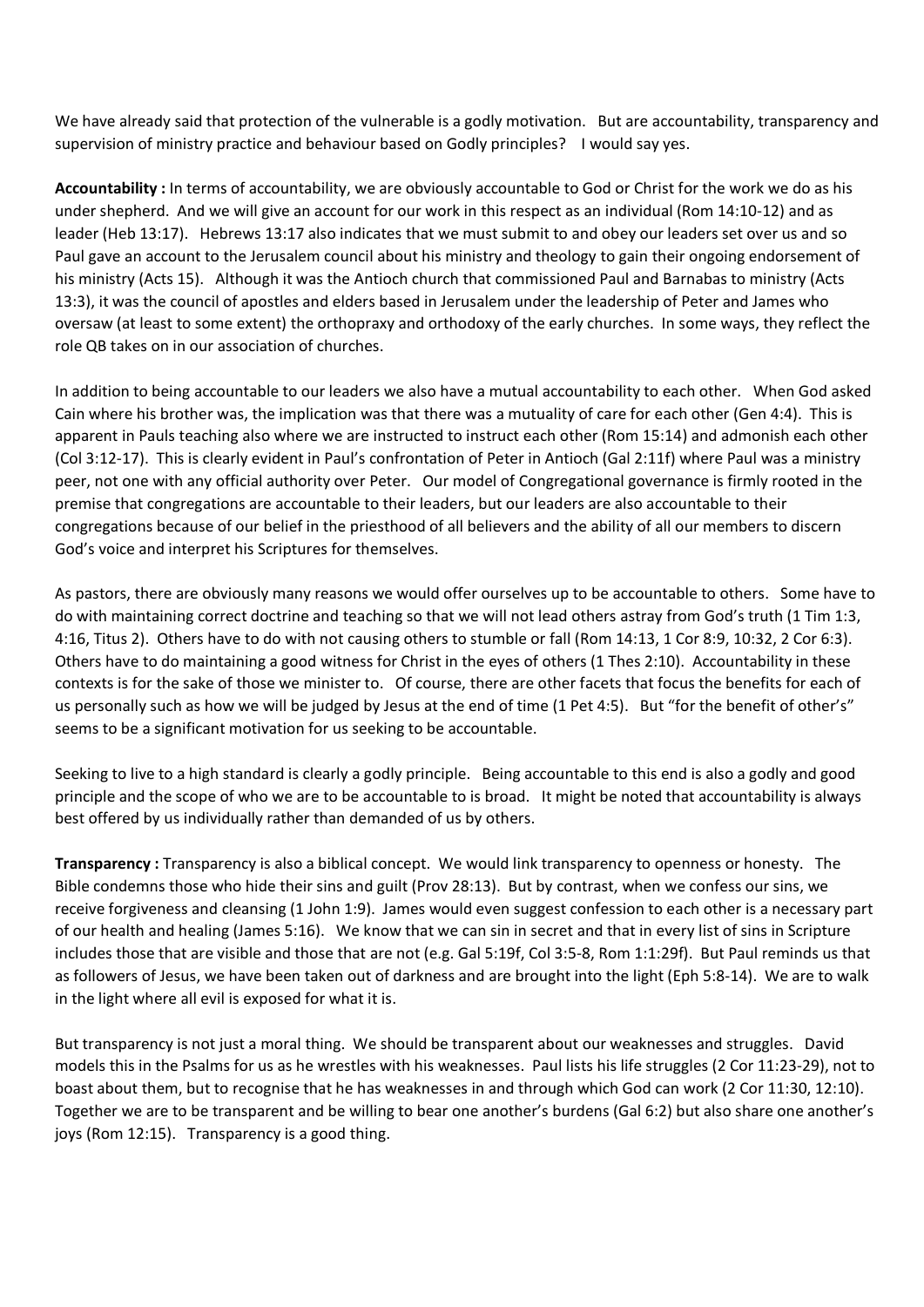**Supervised Practice:** And lastly, being supervised is a biblical concept. Supervision in its widest (non-technical) understanding is linked to the concepts of being trained or apprenticed and having your work overseen and monitored. In a typical work or ministry environment, the purpose of such supervision is to enhance the value or quality of our work as well as to help us grow in competence and confidence. We see this in the life of Samuel as he grew in the temple – he was supervised and trained in his life and ministry. We see this in the life of priests who were trained in the ceremonial law and practices related to temple worship. We see this in the experience of the Disciples who spent 3 years with Jesus watching and learning, before being released into ministry themselves. In this release, there was the chance to try what they had learned and then come back to debrief with Jesus and learn some more. We see this in the life of Paul as he was taken under the wing of Barnabas and trained for the ministry. Paul then took his own young proteges on and even when he released them to their own ministry, he kept checking back on them and providing input and support. This is how we come to have the Pastoral Epistles. The role of the Elders in the early church as overseers had a role of supervision of others who were a part of and ministering on behalf of the local church. Supervision (formally or informally) is a foundational part of our practice of discipleship or mentoring. And discipleship is more than just a means of acquiring practical skills for ministry. It is a way of developing character and ministry.

### **Relationship to the Normative, Restorative and Formative Functions of Professional Supervision.**

Each of these three practices which Professional Supervision seeks to provide are good and godly. And if we look at these practices of accountability, transparency and supervision of practice as discussed above, we see that they correlate closely to the key Normative, Restorative and Formative functions of Professional Supervision.

The normative function of Professional Supervision is very closely tied to the concept of accountability and somewhat to the concept of transparency as discussed above. We as leaders need to be accountable for and honest about our beliefs, our ministry practice and our wider lives. Paul writes to Timothy (1 Tim 4:16)

## *Watch your life and doctrine closely. Persevere in them, because if you do, you will save both yourself and your hearers.*

It is not just our doctrine that is important, but our life as well, our behaviour, if you prefer. We need to live lives that are above reproach (1 Tim 3:2) for the glory of God and so that our witness is not damaged. These things (our doctrine, behaviour and life) will be compared generally against Godly standards as we jointly understand them as well as against the specific requirements of our church policies and procedures and the wider policies of Queensland Baptist including the Code of Ethics and Ministry Practice.

The Formative Function of Professional Supervision is closely linked to the supervised practice discussion above where discipleship, development and growth is the focus. This function requires a humble spirit which accepts that we have room to grow and develop. Our growth may include growth in competence or gifting, in emotional resilience or in spiritual maturity. I would suggest that transparency also plays a part in Formation in identifying areas of deficiency or even sinful attitudes or behaviour that may need to be address. We can of course hide our flaws and struggles. But this is not being transparent and is counterproductive to God's desire to bring maturity and growth to us.

The Restorative Function primarily sits within the transparency concept above. It seeks to identify our brokenness (either morally or otherwise) and then to bring healing and health to that which needs it. Sometimes this may involve repentance. Sometimes this may involve tender loving care. Sometimes this may involve challenge. Sometimes this requires a change of perspective. But it always requires an openness to God's Spirit to come and to restore.

And so we would hold that even at its foundational basis, Professional Supervision enables and encourages godly reflection on and practice within the life and ministry of a Pastor.

### **Conclusion**